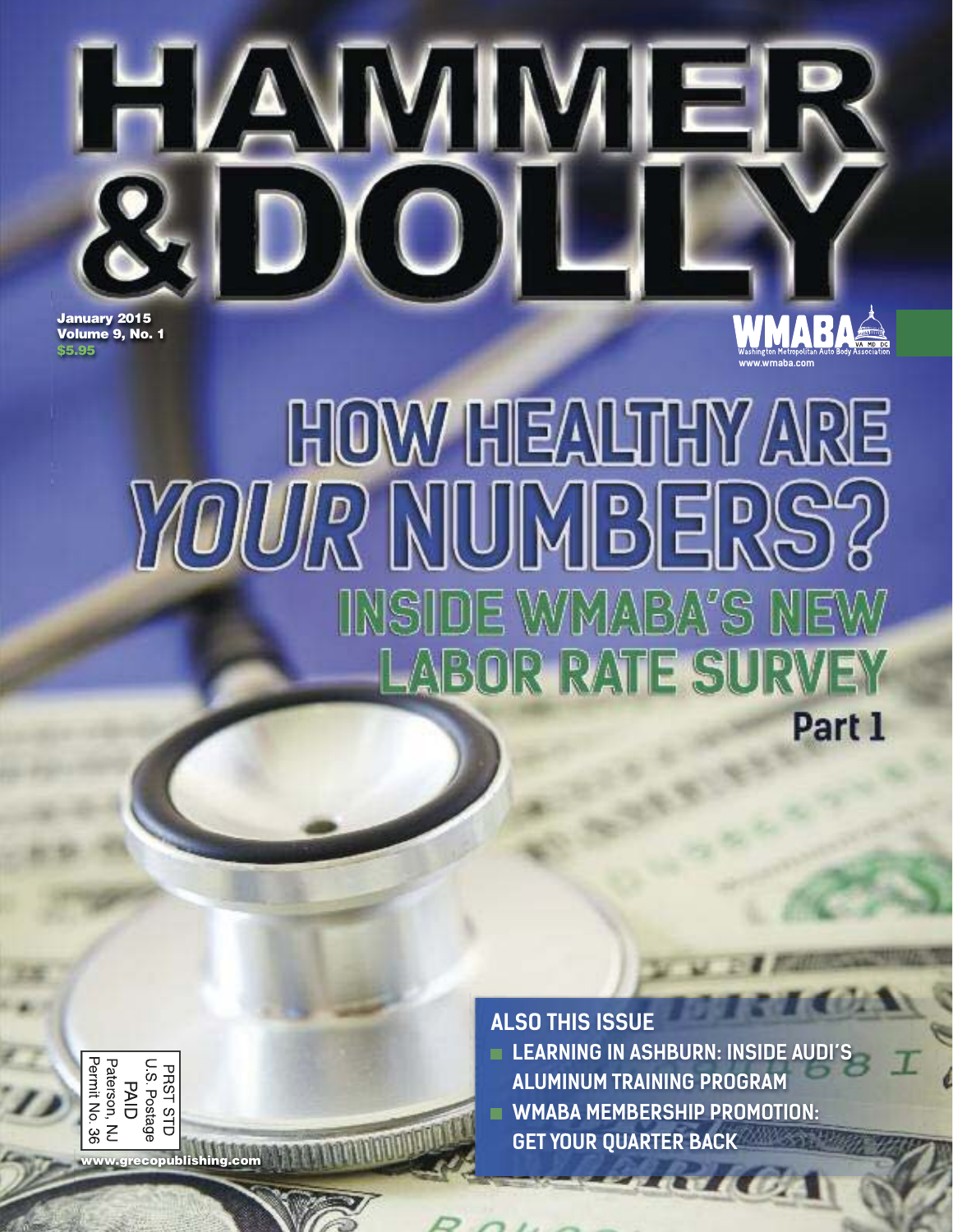# **YOUR NUMBERS ARE IN:**  Inside WMABA's New Labor Rate Survey – Part 1

*What is the current financial health of the Washington Metropolitan auto body industry? Let's find out.* 

In an effort to gain critical insight into the rates charged by shops in its member states, WMABA spent the fall of 2014 conducting a far-reaching Labor Rate Survey. Focusing on greater areas of interest than ever before (with results split between this issue and next), the association worked to offer a more comprehensive overview of rates, trends and procedural practices than what was presented in the 2012 and 2013 Surveys. (Questions are listed at right.) Like previous installments, the results of this most recent Survey are reflected in eight different regions: The Baltimore area, Annapolis area, Hagerstown area, Washington DC area, Virginia Beach area, Charlottesville area, Richmond area and Roanoke area.

continued on page 40

**WHAT IS YOUR RETAIL HOURLY BODY LABOR WHAT IS YOUR RETAIL HOURLY BODY LABOR RATE?**

**WHAT IS YOUR RETAIL HOURLY FRAME/ STRUCTURAL LABOR RATE? STRUCTURAL LABOR RATE?**

**WHAT IS YOUR RETAIL HOURLY PAINT/ REFINISH LABOR RATE?**

**WHAT IS YOUR RETAIL HOURLY PAINT WATERIAL RATE? MATERIAL RATE?**

**DO YOU USE A PAINT & MATERIAL CALCULA-TOR SUCH AS PMC LOGIC, MITCHELL RMC OR TOR SUCH AS PAINT LOGIC?** (YES/NO) **PAINT LOGIC? (YES/NO)**

**WHAT IS YOUR RETAIL HOURLY MECHANICAL LABOR RATE?**

**STRUCTURAL REPAIR AREA? (VES/NO) STRUCTURAL REPAIR AREA? (YES/NO)**

**WHAT IS YOUR DAILY STORAGE RATE? (INSIDE & OUTSIDE)**

**WHAT IS THE TOTAL NUMBER OF TECHNICIANS EMPLOYED (BODY, PAINT AND TECHANICALIS MECHANICAL)?**

**WHAT IS THE SQUARE FOOTAGE OF YOUR COLLISION** 

**WHAT IS THE TOTAL NUMBER OF ESTIMA-TORS EMPLOYED?**

WHAT IS THE TOTAL NUMBER OF OFFICE **STAFF EMPLOYED?** 

From aluminum repair to the use of a P&M calculator, WMABA investigates the practices that define today's auto body marketplace.

**STORY COVER**



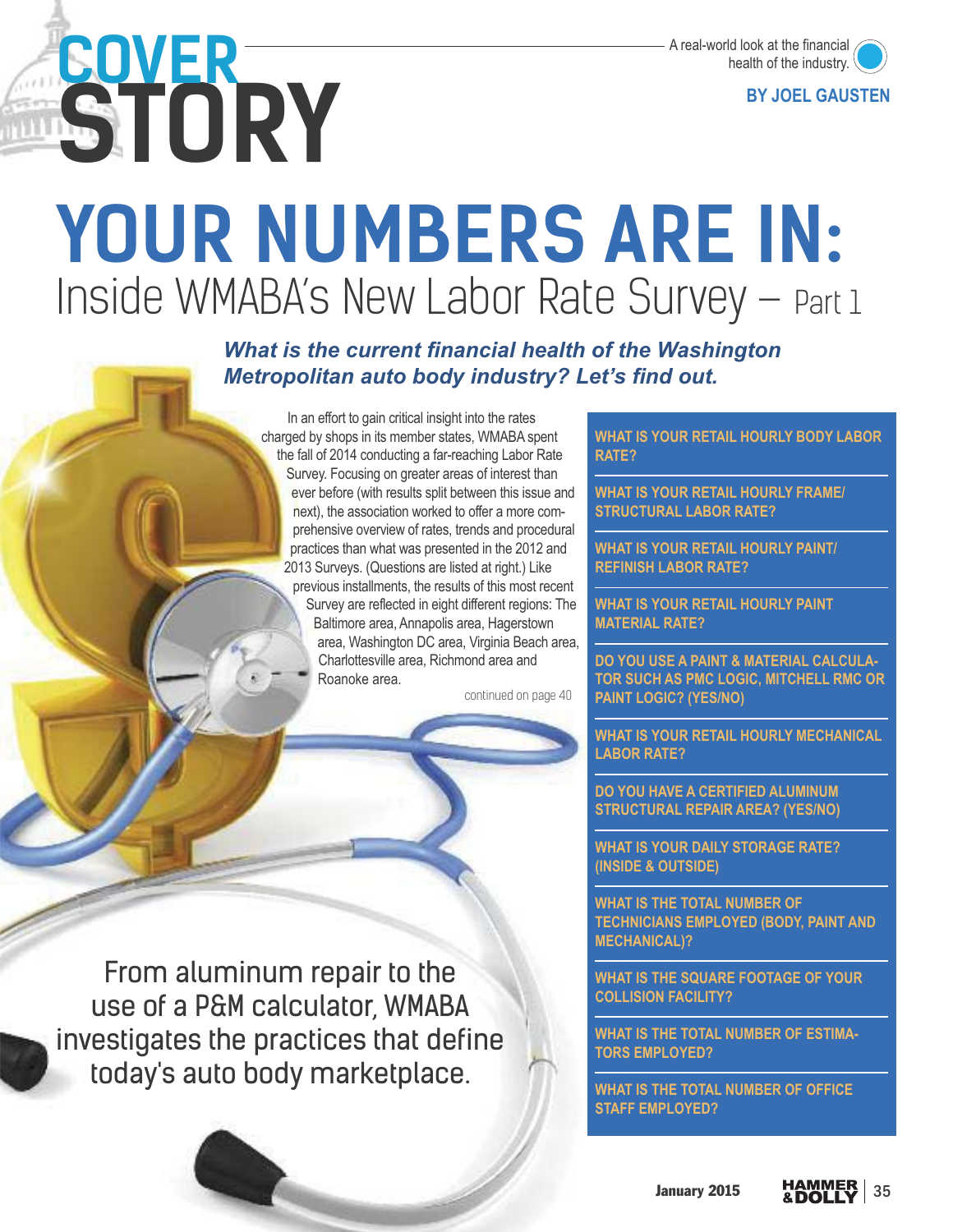# **REGION 1 BALTIMORE AREA**

**BALTIMORE COUNTY, MD CARROLL COU BOWARD COUNTY, MD THE CITY OF BALTIMORE. MD** 

| <b>Range</b>           | 2014             | 2013        | 2012        |
|------------------------|------------------|-------------|-------------|
| Body Labor             | $$42 - 52$       | $$40 - 48$  | $$40 - 75$  |
| Frame Labor            | $$42 - 68$       | $$45 - 85$  | $$40 - 88$  |
| Paint Labor            | $$28 - 50$       | $$40 - 48$  | $$26 - 60$  |
| <b>Paint Material</b>  | $$26 - 36$       | $$25 - 32$  | $$20 - 42$  |
| Mechanical Labor       | $$76 - 120$      | $$75 - 129$ | $$65 - 129$ |
| <b>Inside Storage</b>  | $$25 - 120$      | $$25 - 80$  | $$25 - 150$ |
| <b>Outside Storage</b> | $$25 - 55$       | $$25 - 55$  | $$15 - 75$  |
| Square Feet            | $1.500 - 68.000$ |             |             |
| # of Techs             | $1 - 28$         | $2 - 18$    | $1 - 15$    |
| # of Estimators        | $1 - 6$          |             |             |
| # of Office Staff      | $1 - 11$         |             |             |

### 2014 Ratio of office staff to technicians **2014 Ratio of office staff to technicians** 5 to 8

| <b>Average</b>          | 2014    | 2013      | 2012      | Change (from 2013) |
|-------------------------|---------|-----------|-----------|--------------------|
| <b>Body Labor</b>       | \$44.07 | \$43.07   | \$43.64   | 2.33%              |
| <b>Frame Labor</b>      | \$52.93 | \$52.05   | \$51.04   | 1.69%              |
| Paint Labor             | \$43.95 | \$43.13   | \$42.42   | 1.9%               |
| <b>Paint Material</b>   | \$29.11 | \$27.65   | \$27.26   | 5.28%              |
| <b>Mechanical Labor</b> | \$96.96 | \$94.95   | \$90.30   | 2.12%              |
| <b>Inside Storage</b>   | \$56.70 | \$46.75   | \$46.04   | 21.27%             |
| <b>Outside Storage</b>  | \$39.75 | \$36.86   | \$36.07   | 7.83%              |
| <b>Square Feet</b>      | 12,730  | 12.381.13 | 11.670.44 | 2.82%              |
| # of Techs              | 6.76    | 7.1       | 5.75      | $-4.32%$           |
| # of Estimators         | 2.06    |           |           |                    |
| # of Office Staff       | 2.21    |           |           |                    |

|             | 2014   | 2013     | 2012     |
|-------------|--------|----------|----------|
| Paint Calc. | 10.53% | $12.7\%$ | $16.0\%$ |

The overall percentage of those surveyed who have an operating dedicated structural aluminum repair area is: **5.95%**

**ANNE ARUNDEL COUNTY, MD CALVERT ( ANDEL KENT COUNTY, MD CAUEEN ANNE'S COUNTY, MD CALLBOT COUNTY, MD MD KENT COUNTY, MD QUEEN ANNE'S COUNTY, MD TALBOT COUNTY, MD**

| <b>Range</b>            | 2014        | 2013        | 2012        |
|-------------------------|-------------|-------------|-------------|
| <b>Body Labor</b>       | $$42 - 48$  | $$40 - 48$  | $$40 - 52$  |
| <b>Frame Labor</b>      | $$48 - 68$  | $$45 - 65$  | $$42 - 85$  |
| <b>Paint Labor</b>      | $$42 - 48$  | $$40 - 48$  | $$40 - 52$  |
| <b>Paint Material</b>   | $$26 - 32$  | $$24 - 34$  | $$16 - 32$  |
| <b>Mechanical Labor</b> | $$70 - 130$ | $$65 - 115$ | $$50 - 140$ |
| <b>Inside Storage</b>   | $$35 - 75$  | $$25 - 70$  | $$25 - 100$ |
| <b>Outside Storage</b>  | $$35 - 55$  | $$20 - 55$  | $$20 - 60$  |

| <b>Square Feet</b> | $1,800 - 44,000$ |          |          |
|--------------------|------------------|----------|----------|
| # of Techs         | $3 - 31$         | $3 - 17$ | $1 - 25$ |
| # of Estimators    | $1 - 6$          |          |          |
| # of Office Staff  | $1 - 10$         |          |          |

# **2014 Ratio of office staff to technicians** 3 to 5

| <b>Average</b>             | 2014    | 2013      | 2012      | Change (from 2013) |
|----------------------------|---------|-----------|-----------|--------------------|
| <b>Body Labor</b>          | \$44.94 | \$43.80   | \$43.51   | 2.6%               |
| <b>Frame Labor</b>         | \$53.94 | \$49.62   | \$51.41   | 8.7%               |
| Paint Labor                | \$43.88 | \$43.80   | \$43.44   | 0.18%              |
| <b>Paint Material</b>      | \$29.53 | \$27.45   | \$27.11   | 7.58%              |
| <b>Mechanical Labor</b>    | \$97.12 | \$92.36   | \$91.33   | 5.15%              |
| <b>Inside Storage</b>      | \$49.69 | \$45.69   | \$44.86   | 8.76%              |
| <b>Outside Storage</b>     | \$41.18 | \$36.83   | \$35.13   | 11.8%              |
|                            |         |           |           |                    |
| <b>Square Feet</b>         | 14,358  | 12.843.18 | 16.701.43 | 11.8%              |
| $#$ of Techs               | 7.375   | 7.7       | 7.31      | $-4.22%$           |
| # of Estimators            | 2.19    |           |           |                    |
| # of Office Staff          | 2.27    |           |           |                    |
| % "YES" to Yes/No Question |         |           |           |                    |

|             | 2014 2013     | -2012    |
|-------------|---------------|----------|
| Paint Calc. | 11.76% 29.2%. | $15.4\%$ |

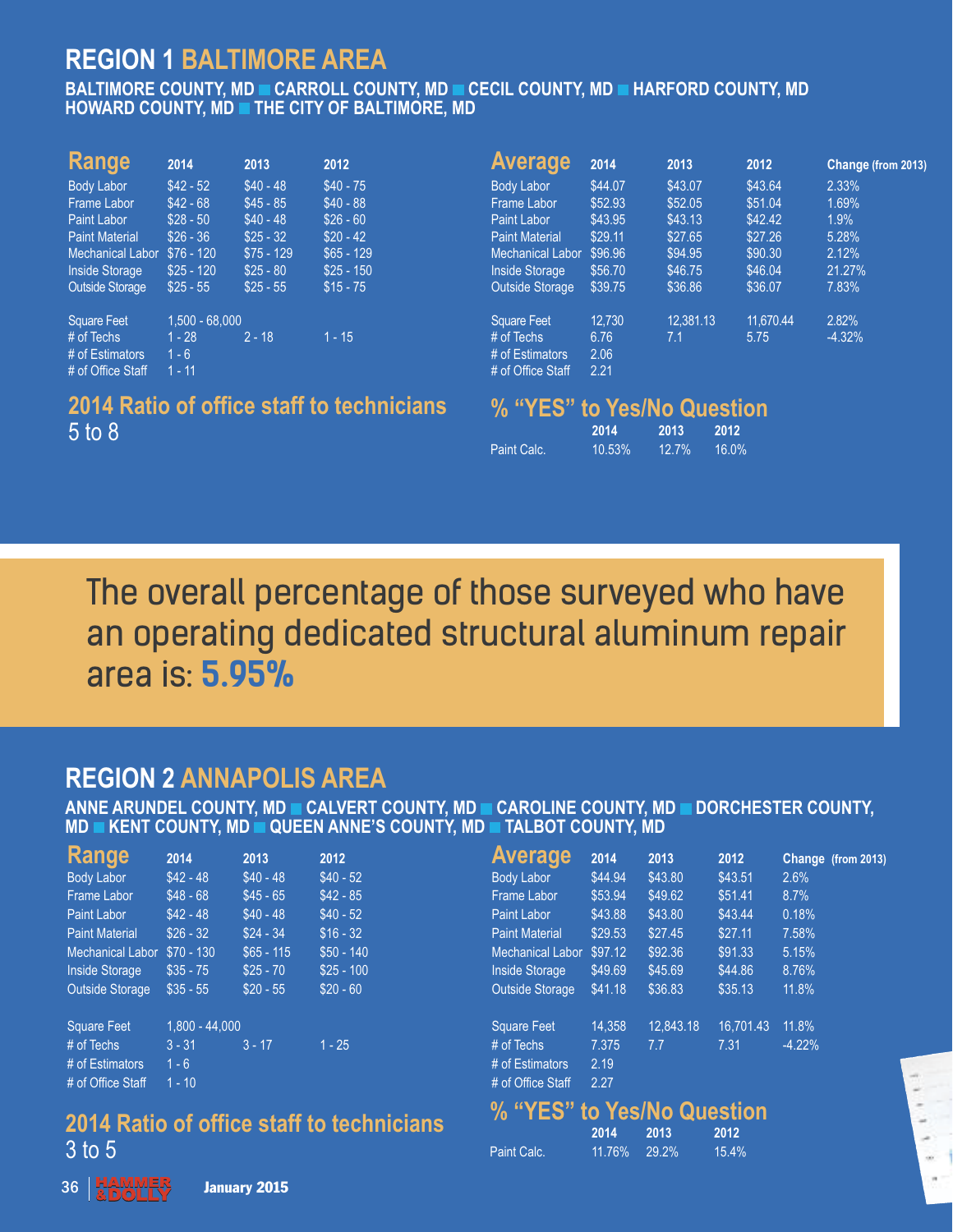# **REGION 3**

**ALLEGANY COUNTY, MD CLARKE COUNTY, VA ALLEGANCH COUNTY, MD CRAFE COUNTY, MD FREDERIC COUNTY, MD FREDUDOUN COUNTY, VA WARREN COUNTY, VA WASHINGTON COUNTY, MD** 

| <b>Range</b>            | 2014        | 2013        | 2012        |
|-------------------------|-------------|-------------|-------------|
| <b>Body Labor</b>       | $$42 - 65$  | $$40 - 50$  | $$40 - 52$  |
| <b>Frame Labor</b>      | $$48 - 80$  | $$45 - 110$ | $$44 - 99$  |
| <b>Paint Labor</b>      | $$42 - 65$  | $$28 - 50$  | $$28 - 52$  |
| <b>Paint Material</b>   | $$28 - 48$  | $$20 - 44$  | $$24 - 44$  |
| <b>Mechanical Labor</b> | $$60 - 100$ | $$55 - 105$ | $$44 - 105$ |
| <b>Inside Storage</b>   | $$25 - 75$  | $$20 - 80$  | $$20 - 85$  |
| <b>Outside Storage</b>  | $$12 - 50$  | $$20 - 65$  | $$20 - 65$  |
|                         |             |             |             |

Square Feet 1,200 - 30,000 # of Techs 2 - 17 1-15 1 - 20 # of Estimators 1 - 4 # of Office Staff 1 - 10

| <b>Average</b>          | 2014      | 2013      | 2012      | <b>Change</b><br>(from 2013) |
|-------------------------|-----------|-----------|-----------|------------------------------|
| <b>Body Labor</b>       | \$45.26   | \$43.70   | \$43.59   | 3.56%                        |
| <b>Frame Labor</b>      | \$57.91   | \$55.19   | \$55.27   | 4.92%                        |
| Paint Labor             | \$45.26   | \$43.04   | \$42.92   | 5.17%                        |
| <b>Paint Material</b>   | \$30.78   | \$29.00   | \$29.08   | 6.14%                        |
| <b>Mechanical Labor</b> | \$83.13   | \$86.06   | \$81.57   | $-3.40%$                     |
| <b>Inside Storage</b>   | \$51.89   | \$54.26   | \$49.43   | $-4.37%$                     |
| <b>Outside Storage</b>  | \$38.86   | \$45.19   | \$39.86   | $-14.01%$                    |
| <b>Square Feet</b>      | 11.197.55 | 12.692.67 | 15.570.00 | $-11.78%$                    |
| # of Techs              | 6.61      | 7.6       | 8.16      | $-13.36%$                    |
| # of Estimators         | 1.96      |           |           |                              |
| # of Office Staff       | 1.67      |           |           |                              |

# **2014 Ratio of office staff to technicians** 5 to 9

|  |  | % "YES" to Yes/No Question |  |
|--|--|----------------------------|--|
|  |  |                            |  |

| Paint Calc. |  |
|-------------|--|

**2014** 2013 2013 **2014 2013 2012** Paint Calc. 21.74% 11.1% 22.9%



**ALEXANDRIA CITY, VA ARLINGTON, VA A CHARLES COUNTY, MD CULPEPER COUNTY, VA**  $\blacksquare$ **FAIRFAX COUNTY, VA FAUQUIER COUNTY, VA FI FREDERICKSBURG CITY, VA KING GEORGE FREDERIC COUNTY, VA MONTGOMERY COUNTY, MD PRINCE GEORGE'S COUNTY, MD PRINCE WILLIAM COUNTY, VA PRAPPAHANNOCK, VA PRINCE SPOTSYLVANIA COUNTY, VA GITAFFORD COUNTY, VA ST. MARY'S COUNTY, MD THE CITY OF WASH-INGTON, DC WESTMORELAND COUNTY, VA** 

| Range                   | 2014             | 2013        | 2012        |                              |
|-------------------------|------------------|-------------|-------------|------------------------------|
| <b>Body Labor</b>       | $$42 - 50$       | $$40 - 55$  | $$38 - 50$  |                              |
| Frame Labor             | $$42 - 88$       | $$40 - 100$ | $$38 - 90$  |                              |
| <b>Paint Labor</b>      | $$30 - 50$       | $$26 - 55$  | $$25 - 50$  |                              |
| <b>Paint Material</b>   | $$26 - 35$       | $$22 - 45$  | $$18 - 95$  |                              |
| <b>Mechanical Labor</b> | $$65 - 132$      | $$50 - 130$ | $$28 - 128$ |                              |
| <b>Inside Storage</b>   | \$35 - 125       | $$20 - 150$ | $$16 - 100$ |                              |
| <b>Outside Storage</b>  | $$20 - 85$       | $$20 - 100$ | $$25 - 100$ |                              |
|                         |                  |             |             |                              |
| <b>Square Feet</b>      | $1,600 - 66,000$ |             |             |                              |
| # of Techs              | $1 - 37$         | $1 - 37$    | $1 - 57$    |                              |
| # of Estimators         | $1-9$            |             |             |                              |
| # of Office Staff       | $1 - 11$         |             |             |                              |
|                         |                  |             |             |                              |
|                         |                  |             |             |                              |
| <b>Average</b>          | 2014             | 2013        | 2012        | <b>Change</b><br>(from 2013) |
| <b>Body Labor</b>       | \$44.42          | \$43.59     | \$43.35     | 1.90%                        |
| Frame Labor             | \$53.54          | \$52.79     | \$51.67     | 1.42%                        |
| <b>Paint Labor</b>      | \$44.01          | \$43.34     | \$42.80     | 1.54%                        |
| <b>Paint Material</b>   | \$30.19          | \$29.38     | \$28.89     | 2.75%                        |
| <b>Mechanical Labor</b> | \$96.38          | \$91.88     | \$92.44     | 4.90%                        |
| <b>Inside Storage</b>   | \$59.94          | \$53.55     | \$55.02     | 11.93%                       |
| <b>Outside Storage</b>  | \$50.60          | \$46.05     | \$45.67     | 9.87%                        |
|                         |                  |             |             |                              |
| <b>Square Feet</b>      | 14,088           | 14,885.15   | 14,646.36   | $-5.36%$                     |
| # of Techs              | 7.67             | 8.9         | 9.96        | $-14.14%$                    |
| # of Estimators         | 2.13             |             |             |                              |

### 2014 Ratio of office staff to technicians **2014 Ratio of office staff to technicians** 5 to 9

# % "YES" to Yes/No Question

|             | 2014   | 2013  | 2012  |
|-------------|--------|-------|-------|
| Paint Calc. | 14.12% | 23.9% | 29.4% |

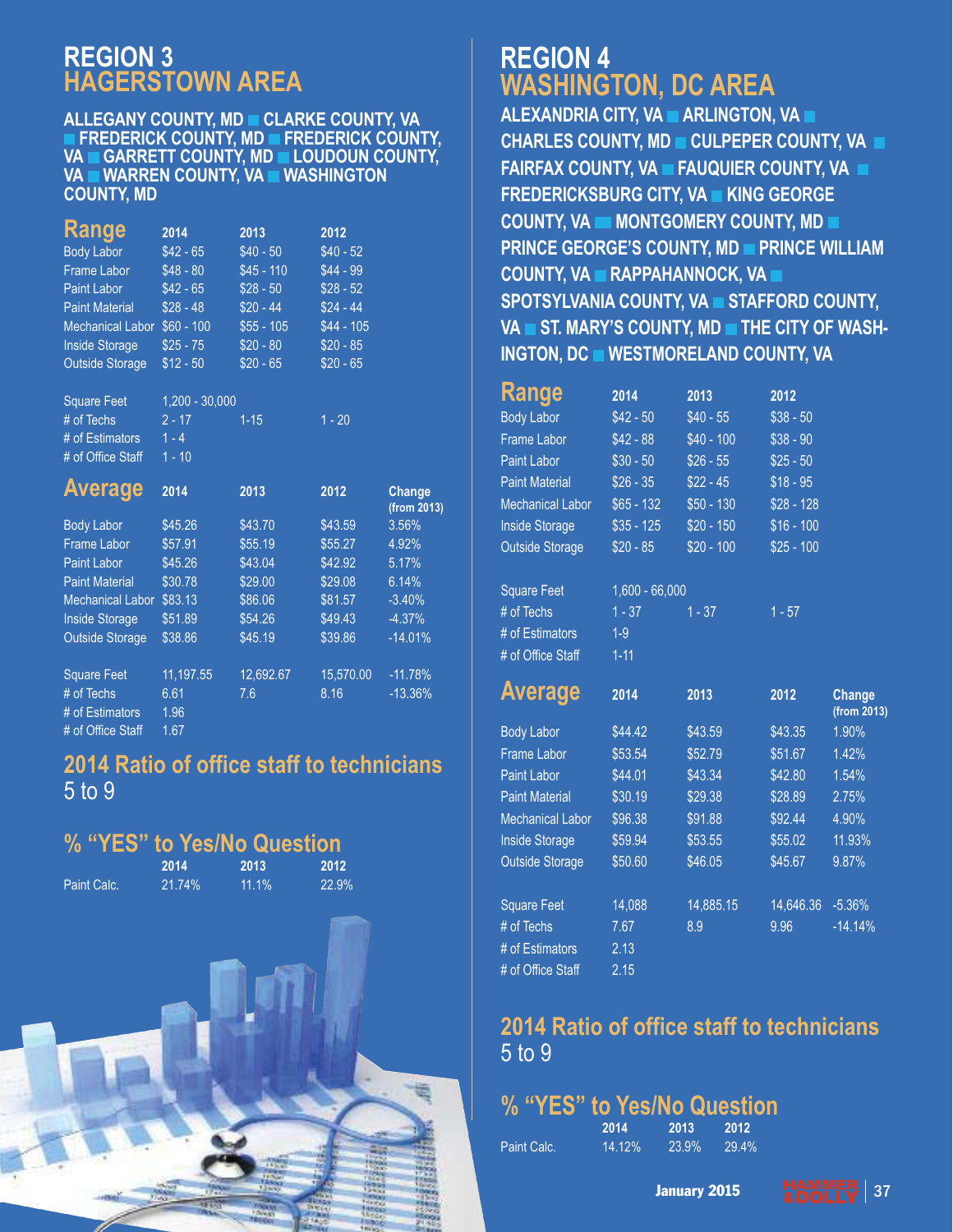



**REGION 5 VIRGINIA BEACH AREA FRANKLIN CITY, VA GLOUCESTER COUNTY, VA D FRAMETON CITY, VA GISLE OF WIGHT COUNTY, VA MATHEWS COUNTY, VA IN EWPORT NEWS CITY, VAIL NORFOLK CITY, VA NORTHAMPTON COUNTY, VALUA PORTSMOUTH CITY, VA GOMERSET COUNTY, MD SOUTHAMPTON COUNTY, VA SUFFOLK CITY, VA B SURRY COUNTY, VA VIRGINIA BEACH CITY, VA SURRY COUNTY, VA WICOMICO COUNTY, MD WORCESTER COUNT YORK COUNTY, VA** 

| <b>Range</b>            | 2014       | 2013        | 2012        |
|-------------------------|------------|-------------|-------------|
| <b>Body Labor</b>       | $$42 - 48$ | $$40 - 55$  | $$42 - 55$  |
| <b>Frame Labor</b>      | $$45 - 65$ | $$40 - 85$  | $$42 - 85$  |
| <b>Paint Labor</b>      | $$42 - 48$ | $$28 - 60$  | $$32 - 55$  |
| <b>Paint Material</b>   | $$28 - 35$ | $$22 - 34$  | $$25 - 44$  |
| <b>Mechanical Labor</b> | $$65 - 98$ | \$40 - 110  | $$30 - 108$ |
| <b>Inside Storage</b>   | $$25 - 65$ | $$15 - 100$ | $$15 - 100$ |
| <b>Outside Storage</b>  | $$25 - 50$ | $$10 - 50$  | $$15 - 85$  |

| <b>Square Feet</b> | $3.000 - 22.000$ |          |          |
|--------------------|------------------|----------|----------|
| # of Techs         | $1 - 20$         | $1 - 28$ | $1 - 20$ |
| # of Estimators    | $1 - 4$          |          |          |
| # of Office Staff  | $1 - 5$          |          |          |

| <b>Average</b>          | 2014    | 2013      | 2012      | Change (from 2013) |
|-------------------------|---------|-----------|-----------|--------------------|
| <b>Body Labor</b>       | \$44.59 | \$44.27   | \$44.41   | 0.72%              |
| <b>Frame Labor</b>      | \$54.62 | \$52.78   | \$56.63   | 3.48%              |
| Paint Labor             | \$44.03 | \$44.76   | \$44.17   | $-1.62%$           |
| <b>Paint Material</b>   | \$30.82 | \$29.35   | \$30.28   | 5.02%              |
| <b>Mechanical Labor</b> | \$85.83 | \$84.51   | \$82.50   | 1.56%              |
| <b>Inside Storage</b>   | \$39.62 | \$40.50   | \$42.69   | $-2.17%$           |
| <b>Outside Storage</b>  | \$34.57 | \$31.69   | \$33.54   | 9.07%              |
|                         |         |           |           |                    |
| <b>Square Feet</b>      | 9.308.7 | 11.228.29 | 12.681.69 | $-17.10%$          |
| $#$ of Techs            | 6.34    | 8.0       | 6.95      | $-20.75%$          |
| # of Estimators         | 2.04    |           |           |                    |
| # of Office Staff       | 2.11    |           |           |                    |

# **2014 Ratio of office staff to technicians** 2 to 3

# **% "YES" to Yes/No Question**<br>2014 2013 2012<br>Paint Calc. 13.79% 25.0% 22.0%

| Paint Cald |  |
|------------|--|
|            |  |

**2014 2013 2012** Paint Calc. 13.79% 25.0% 22.0%

### **REGION 6 CHARLOTTESVILLE AREA**

**ALBEMARLE COUNTY, VA AUGUSTA COUNTY, VA BUCKINGHAM COUNTY, VA BUCKING CHARLOTTESVILLE CITY, VAI FLUVANNA COUNTY, VA GREENE COUNTY, VA HARRISONBURG CITY, VA HLOUISA COUNTY, VAL COUNTY, VA NELSON COUNTY, VA M COUNTY, VA ROCKINGHAM COUNTY, VA GENENANDOAH COUNTY** 

| <b>Kange</b>            | 2014              | 2013        | 2012       |
|-------------------------|-------------------|-------------|------------|
| Body Labor              | $$44 - 50$        | $$44 - 50$  | $$42 - 45$ |
| Frame Labor             | $$50 - 75$        | $$46 - 75$  | $$50 - 80$ |
| Paint Labor             | $$42 - 50$        | $$44 - 50$  | $$35 - 45$ |
| <b>Paint Material</b>   | $$30 - 42$        | $$32 - 46$  | $$28 - 35$ |
| <b>Mechanical Labor</b> | $$50 - 85$        | $$55 - 95$  | $$50 - 95$ |
| <b>Inside Storage</b>   | $$35 - 75$        | $$20 - 100$ | $$25 - 75$ |
| <b>Outside Storage</b>  | $$10 - 50$        | $$10 - 50$  | $$20 - 65$ |
|                         |                   |             |            |
| <b>Square Feet</b>      | $2.400 - 15.000$  |             |            |
| # of Techs              | $1 - 10$ $1 - 15$ |             | $1 - 18$   |
| # of Estimators         | $1 - 2$           |             |            |
| # of Office Staff       | $1 - 5$           |             |            |
|                         |                   |             |            |

| Average                 | 2014    | 2013     | 2012      | <b>Change</b><br>(from 2013) |
|-------------------------|---------|----------|-----------|------------------------------|
| <b>Body Labor</b>       | \$47.47 | \$45.33  | \$44.28   | 4.71%                        |
| <b>Frame Labor</b>      | \$63.71 | \$61.17  | \$58.00   | 4.16%                        |
| <b>Paint Labor</b>      | \$46.59 | \$45.33  | \$43.72   | 2.77%                        |
| <b>Paint Material</b>   | \$35.00 | \$33.83  | \$31.83   | 3.45%                        |
| <b>Mechanical Labor</b> | \$70.38 | \$70.24  | \$70.33   | 0.21%                        |
| <b>Inside Storage</b>   | \$49.58 | \$51.92  | \$46.88   | $-4.51%$                     |
| <b>Outside Storage</b>  | \$36.65 | \$36.25  | \$38.13   | 1.10%                        |
|                         |         |          |           |                              |
| <b>Square Feet</b>      | 7,150   | 7.307.69 | 13.158.33 | $-2.16%$                     |
| # of Techs              | 4.76    | 4.7      | 5.61      | 2%                           |
| # of Estimators         | 1.65    |          |           |                              |
| # of Office Staff       | 1.83    |          |           |                              |

### 2014 Ratio of office staff to technicians **2014 Ratio of office staff to technicians** 3 to 4

|             | 2014   | 2013     | 20121    |
|-------------|--------|----------|----------|
| Paint Calc. | 17.65% | $16.7\%$ | $16.7\%$ |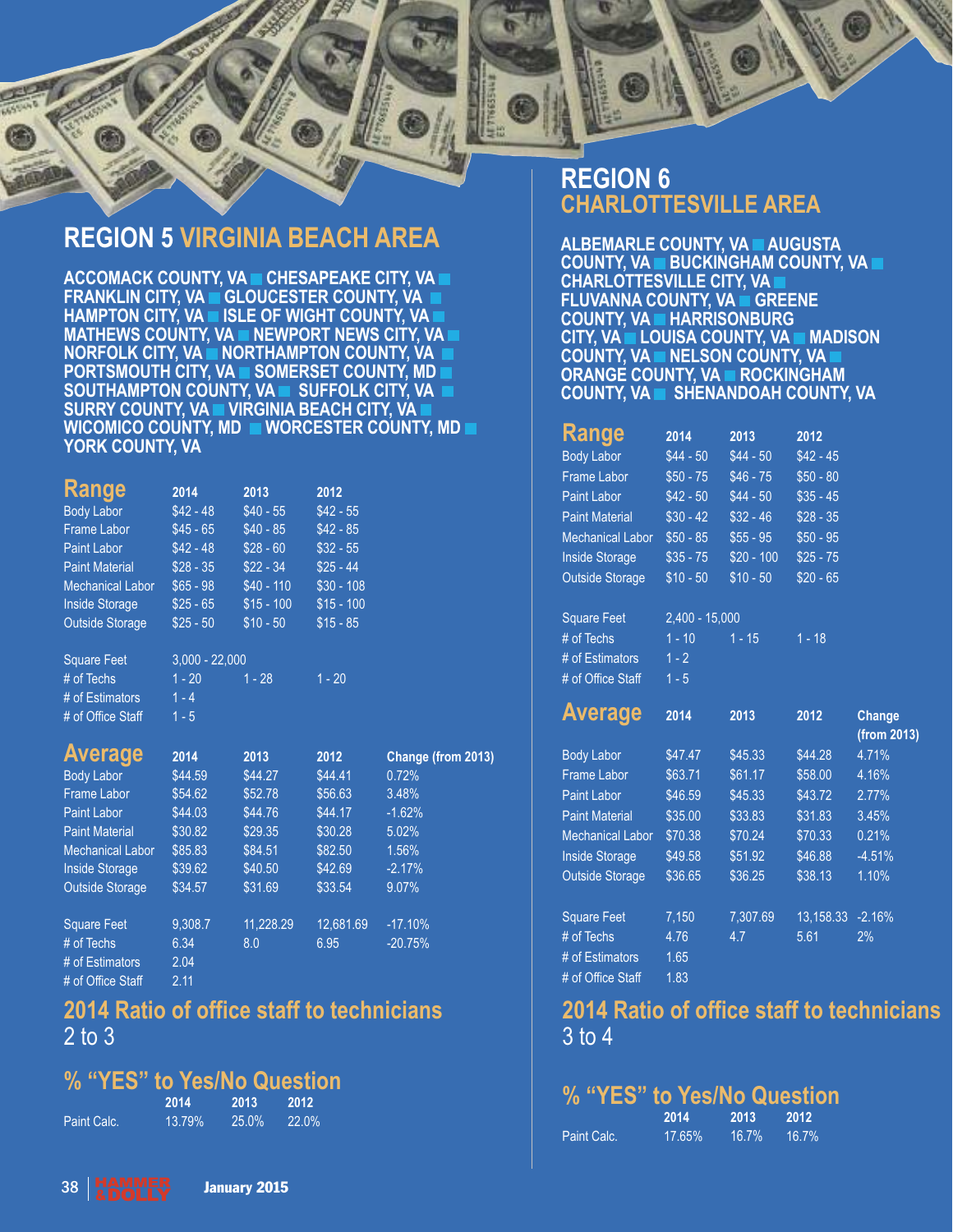# **REGION 7 RICHMOND AREA**

AMELIA COUNTY. VA **E BRUNSWICK COUNTY. VA E CAROLINE COUNTY. VA E CHARLES CITY COUNTY. VA E CHARLOTTE COUNTY, VA CHESTERFIELD COUNTY, VA CUMBERLAND COUNTY, VA DINWIDDIE COU** VA **CHARLOT ESSEX COUNTY, VA COOCHLAND COUNTY, VA CREENE COUNTY, VA CHANOVER COUNTY, VA CHANG** HENRICO COUNTY, VA GUAMES CITY COUNTY, VA GING AND QUEEN COUNTY, VA GIKING WILLIAM COUNTY, VA **– LANCASTER COUNTY, VA – LUNENBURG COUNTY, VA – MECKLENBURG COUNTY, VA – NEW KENT – COUNT COUNTY, VA LANCATHUMBÉRLAND COUNTY, VA LANCTTOWAY COUNTY, VA LA PETERSBURG CITY, VA LA POWHATAN COUNTY, VA NORTHUMBER EDWARD COUNTY, VA NORTHUMBER COUNTY, VA NORTHUMBERLY, VA NOTESTY, INC. AND THE PETERS VA RICHMOND COUNTY, VA BUSSEX COUNTY, VA VA RICHMOND COUNTY, VA SUSSEX COUNTY, VA**

| <b>Range</b>            | 2014            | 2013        | 2012                                      | <b>Average</b>             | 2014      | 2013      | 2012    | Change (from 2013) |
|-------------------------|-----------------|-------------|-------------------------------------------|----------------------------|-----------|-----------|---------|--------------------|
| <b>Body Labor</b>       | $$42 - 50$      | $$42 - 56$  | $$42 - 65$                                | Body Labor                 | \$44.73   | \$44.16   | \$45.34 | 1.29%              |
| <b>Frame Labor</b>      | $$45 - 68$      | $$48 - 78$  | $$44 - 75$                                | <b>Frame Labor</b>         | \$57.00   | \$56.66   | \$57.64 | 0.60%              |
| <b>Paint Labor</b>      | $$42 - 50$      | $$32 - 56$  | $$32 - 65$                                | Paint Labor                | \$44.56   | \$43.62   | \$44.96 | 2.15%              |
| <b>Paint Material</b>   | $$30 - 42$      | $$26 - 42$  | $$15 - 45$                                | <b>Paint Material</b>      | \$34.15   | \$32.56   | \$32.86 | 4.88%              |
| <b>Mechanical Labor</b> | $$60 - 119$     | $$52 - 110$ | $$52 - 106$                               | <b>Mechanical Labor</b>    | \$83.46   | \$80.10   | \$80.98 | 4.20%              |
| <b>Inside Storage</b>   | $$25 - 95$      | $$20 - 100$ | $$25 - 85$                                | <b>Inside Storage</b>      | \$45.13   | \$47.22   | \$43.82 | $-4.43%$           |
| <b>Outside Storage</b>  | $$20 - 65$      | $$20 - 50$  | $$15 - 56.25$                             | <b>Outside Storage</b>     | \$37.24   | \$37.31   | \$35.63 | $-0.18%$           |
| <b>Square Feet</b>      | 1,400 - 118,000 |             |                                           | <b>Square Feet</b>         | 10,241.25 | 15.851.61 |         | 11,656.52 -35.39%  |
| $#$ of Techs            | $1 - 30$        | $1 - 22$    | $1 - 19$                                  | $#$ of Techs               | 5.52      | 6.3       | 6.68    | $-12.95%$          |
| # of Estimators         | $1 - 4$         |             |                                           | # of Estimators            | 1.67      |           |         |                    |
| # of Office Staff       | $1 - 3$         |             |                                           | # of Office Staff          | 1.78      |           |         |                    |
| $5$ to $8$              |                 |             | 2014 Ratio of office staff to technicians | % "YES" to Yes/No Question | 2014      | 2013      | 2012    |                    |
|                         |                 |             |                                           |                            |           |           |         |                    |

Paint Calc.

### **REGION 8 ROANOKE AREA**

ALLEGHANY COUNTY. VA **EXAMBERST COUNTY. VA EXAPPOMATTOX COUNTY. VA EXAGGATH COUNTY. VA EX ALLEGHANG COUNTY, VA BLAND COUNTY, VA BOTETOURT COUNTY, VA BRISTOL, VA BUCHANA BEDEFORD COUNTY, VA BUCHAND COUNTY, VA BUCHANG COUNTY, VA BUCHANG COUNTY, VA BUCHANG COVINGTON CITY, VA COANVILLE CITY, VA COICKENSON COUNTY, VA CELOYD COUNTY, VA CERANKLIN COUNTY GILES COUNTY, VA GRAYSON COUNTY, VA FLALIFAX COUNTY, VA FLORY COUNTY, VA HIGHLAND COUNTY, VA LEE COUNTY, VA LYNCHBURG CITY, VA MONTGOMERY COUNTY, VA COUNTY, VA COUNTY, VA COUNTY, VA CITY, VA LE PAGE COUNTY, VA LE PATRICK COUNTY, VA LE PITTSYLVANIA COUNTY, VA LE PULASKI COUNTY, VA 1** ROANOKE COUNTY, VA **PROCKBRIDGE COUNTY, VA PRUSSELL COUNTY, VA PISCOTT COUNTY, VA PISM COUNTY, VA TAZEWELL COUNTY, VA TWASHINGTON COUNTY, VA TWISE COUNTY, VA TWYTHE COUNTY, VA** 

| Range                   | 2014             | 2013        | 2012                                             | <b>Average</b>             | 2014       | 2013     | 2012      | Change (from 2013) |
|-------------------------|------------------|-------------|--------------------------------------------------|----------------------------|------------|----------|-----------|--------------------|
| <b>Body Labor</b>       | $$42 - 48$       | $$40 - 55$  | $$27.50 - 50$                                    | Body Labor                 | \$45.58    | \$44.01  | \$43.34   | 3.57%              |
| Frame Labor             | $$50 - 75$       | $$44 - 96$  | $$44 - 75$                                       | <b>Frame Labor</b>         | \$58.58    | \$54.42  | \$55.54   | 7.65%              |
| <b>Paint Labor</b>      | $$34 - 48$       | $$30 - 55$  | $$27.50 - 50$                                    | Paint Labor                | \$34.93    | \$43.64  | \$42.64   | $-19.96%$          |
| <b>Paint Material</b>   | $$30 - 42$       | $$24 - 42$  | $$28 - 44$                                       | <b>Paint Material</b>      | \$33.88    | \$30.46  | \$32.38   | 11.22%             |
| <b>Mechanical Labor</b> | $$55 - 105$      | $$50 - 139$ | $$27.50 - 92$                                    | <b>Mechanical Labor</b>    | \$70.47    | \$83.14  | \$63.55   | $-15.24%$          |
| <b>Inside Storage</b>   | $$25 - 75$       | $$20 - 125$ | $$20 - 100$                                      | <b>Inside Storage</b>      | \$48.04    | \$53.44  | \$44.82   | $-10.10\%$         |
| <b>Outside Storage</b>  | $$15 - 55$       | $$20 - 75$  | $$10 - 50$                                       | <b>Outside Storage</b>     | \$36.67    | \$42.64  | \$30.52   | $-14.01%$          |
| <b>Square Feet</b>      | $2,000 - 38,000$ |             |                                                  | <b>Square Feet</b>         | 8,538.04   | 9,798.18 | 22,442.97 | $-12.86%$          |
| # of Techs              | $1 - 18$         | $-40$       | $1 - 11$                                         | $#$ of Techs               | 5.37       | 6.3      | 3.86      | $-15.07%$          |
| # of Estimators         | $1 - 6$          |             |                                                  | # of Estimators            | 1.72       |          |           |                    |
| # of Office Staff       | $1 - 4$          |             |                                                  | # of Office Staff          | 1.41       |          |           |                    |
|                         |                  |             | <b>2014 Ratio of office staff to technicians</b> | % "YES" to Yes/No Question |            |          |           |                    |
| 4 to 7                  |                  |             |                                                  |                            | 2014       | 2013     | 2012      |                    |
|                         |                  |             |                                                  | Data Cala                  | $4E$ $000$ | 10.001   | 10M       |                    |

Paint Calc.

15.00% 12.8% 18.4%

**10.42% 12.1% 24.3%**